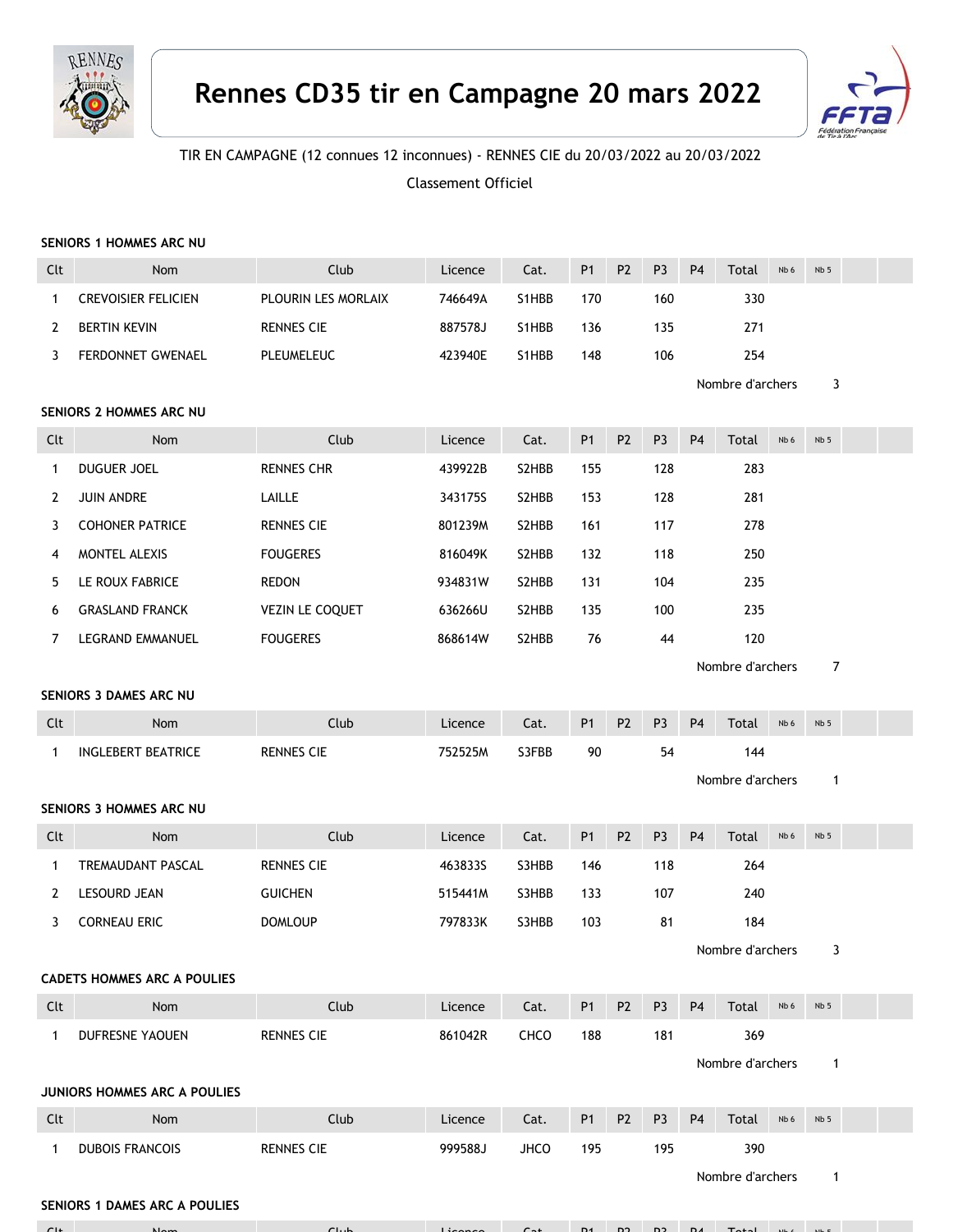| 2                              | POURRIER PAULINE               | <b>RENNES CIE</b>      | 722536R | S1FCO              | 173            |                | 165            | 338              |                  |      |                 |  |
|--------------------------------|--------------------------------|------------------------|---------|--------------------|----------------|----------------|----------------|------------------|------------------|------|-----------------|--|
|                                |                                |                        |         |                    |                |                |                | Nombre d'archers |                  |      | 2               |  |
| SENIORS 1 HOMMES ARC A POULIES |                                |                        |         |                    |                |                |                |                  |                  |      |                 |  |
| Clt                            | Nom                            | Club                   | Licence | Cat.               | <b>P1</b>      | P <sub>2</sub> | P <sub>3</sub> | P <sub>4</sub>   | Total            | Nb 6 | Nb <sub>5</sub> |  |
| 1                              | ANGOT CORENTIN                 | <b>RENNES CIE</b>      | 722563V | S1HCO              | 201            |                | 195            |                  | 396              |      |                 |  |
| 2                              | <b>BRISSON PIERRE</b>          | LIFFRE                 | 599750C | S <sub>1</sub> HCO | 198            |                | 186            |                  | 384              |      |                 |  |
| 3                              | <b>DIEVAL ETIENNE</b>          | PLEUMELEUC             | 271892K | S1HCO              | 187            |                | 177            |                  | 364              |      |                 |  |
| 4                              | <b>DELOUP ALEXANDRE</b>        | <b>VEZIN LE COQUET</b> | 615426S | S1HCO              | 173            |                | 172            |                  | 345              |      |                 |  |
| 5                              | <b>BLAQUIERE AXEL</b>          | LIFFRE                 | 007790T | S1HCO              | 158            |                | 104            |                  | 262              |      |                 |  |
|                                |                                |                        |         |                    |                |                |                |                  | Nombre d'archers | 5    |                 |  |
| SENIORS 2 HOMMES ARC A POULIES |                                |                        |         |                    |                |                |                |                  |                  |      |                 |  |
| Clt                            | Nom                            | Club                   | Licence | Cat.               | P <sub>1</sub> | P <sub>2</sub> | P <sub>3</sub> | P <sub>4</sub>   | Total            | Nb 6 | Nb <sub>5</sub> |  |
| 1                              | HALLEZ FREDERIC                | <b>LIFFRE</b>          | 788532A | S2HCO              | 202            |                | 180            |                  | 382              |      |                 |  |
| 2                              | ROCHELLE CHRISTOPHE            | PLEUMELEUC             | 669172L | S2HCO              | 180            |                | 177            |                  | 357              |      |                 |  |
| 3                              | DEGOUILLES DAVID               | LIFFRE                 | 810960D | S <sub>2</sub> HCO | 181            |                | 171            |                  | 352              |      |                 |  |
| 4                              | DIEVAL FRANCOIS                | LAILLE                 | 255356L | S2HCO              | 182            |                | 168            |                  | 350              |      |                 |  |
|                                |                                |                        |         |                    |                |                |                | Nombre d'archers |                  |      | 4               |  |
| SENIORS 3 DAMES ARC A POULIES  |                                |                        |         |                    |                |                |                |                  |                  |      |                 |  |
| Clt                            | Nom                            | Club                   | Licence | Cat.               | <b>P1</b>      | P <sub>2</sub> | P <sub>3</sub> | P <sub>4</sub>   | Total            | Nb 6 | Nb <sub>5</sub> |  |
| $\mathbf{1}$                   | DENOUAL - BOIVIN MARYSE        | <b>CESSON SEVIGNE</b>  | 360874E | S3FCO              | 185            |                | 178            |                  | 363              |      |                 |  |
| 2                              | DUCHESNE YANNICK               | PLEUMELEUC             | 360875F | S3FCO              | 161            |                | 157            |                  | 318              |      |                 |  |
| 3                              | <b>BAULER JEANNINE</b>         | HAGONDANGE             | 397228V | S3FCO              | 160            |                | 130            |                  | 290              |      |                 |  |
|                                |                                |                        |         |                    |                |                |                |                  | Nombre d'archers | 3    |                 |  |
|                                | SENIORS 3 HOMMES ARC A POULIES |                        |         |                    |                |                |                |                  |                  |      |                 |  |
| Clt                            | Nom                            | Club                   | Licence | Cat.               | <b>P1</b>      | P <sub>2</sub> | P <sub>3</sub> | P <sub>4</sub>   | Total            | Nb 6 | Nb <sub>5</sub> |  |
| 1                              | MAIGNAN ALAIN                  | <b>DOMLOUP</b>         | 456323D | S3HCO              | 187            |                | 184            |                  | 371              |      |                 |  |
| 2                              | <b>BOIVIN DANIEL</b>           | <b>CESSON SEVIGNE</b>  | 311143Z | S3HCO              | 191            |                | 175            |                  | 366              |      |                 |  |
| 3                              | FROMENTEAU BERNARD             | PLEUMELEUC             | 279596J | S3HCO              | 156            |                | 142            |                  | 298              |      |                 |  |
|                                |                                |                        |         |                    |                |                |                | Nombre d'archers |                  |      | 3               |  |
| JUNIORS HOMMES ARC CLASSIQUE   |                                |                        |         |                    |                |                |                |                  |                  |      |                 |  |
| Clt                            | Nom                            | Club                   | Licence | Cat.               | <b>P1</b>      | P <sub>2</sub> | P <sub>3</sub> | P <sub>4</sub>   | Total            | Nb 6 | Nb <sub>5</sub> |  |
| $\mathbf{1}$                   | <b>LABOUSSE MATTEO</b>         | <b>RENNES CIE</b>      | 959084H | <b>JHCL</b>        | 166            |                | 145            |                  | 311              |      |                 |  |
|                                |                                |                        |         |                    |                |                |                |                  | Nombre d'archers |      | 1               |  |
|                                | SENIORS 1 DAMES ARC CLASSIQUE  |                        |         |                    |                |                |                |                  |                  |      |                 |  |
| Clt                            | Nom                            | Club                   | Licence | Cat.               | P <sub>1</sub> | P <sub>2</sub> | P <sub>3</sub> | P <sub>4</sub>   | Total            | Nb 6 | Nb <sub>5</sub> |  |
| 1                              | <b>VIVES MARION</b>            | <b>RENNES CIE</b>      | 685391R | S1FCL              | 153            |                | 147            |                  | 300              |      |                 |  |
| 2                              | <b>CHRETIEN EVA</b>            | <b>RENNES CIE</b>      | 892922T | S1FCL              | 141            |                | 134            |                  | 275              |      |                 |  |
| 3                              | <b>HOGUIN LISE</b>             | <b>LIFFRE</b>          | 699083Y | S1FCL              | 122            |                | 121            |                  | 243              |      |                 |  |
|                                |                                |                        |         |                    |                |                |                |                  | Nombre d'archers | 3    |                 |  |
|                                | SENIORS 1 HOMMES ARC CLASSIQUE |                        |         |                    |                |                |                |                  |                  |      |                 |  |
| Clt                            | Nom                            | Club                   | Licence | Cat.               | P <sub>1</sub> | P <sub>2</sub> | P <sub>3</sub> | P <sub>4</sub>   | <b>Total</b>     | Nb 6 | Nb <sub>5</sub> |  |